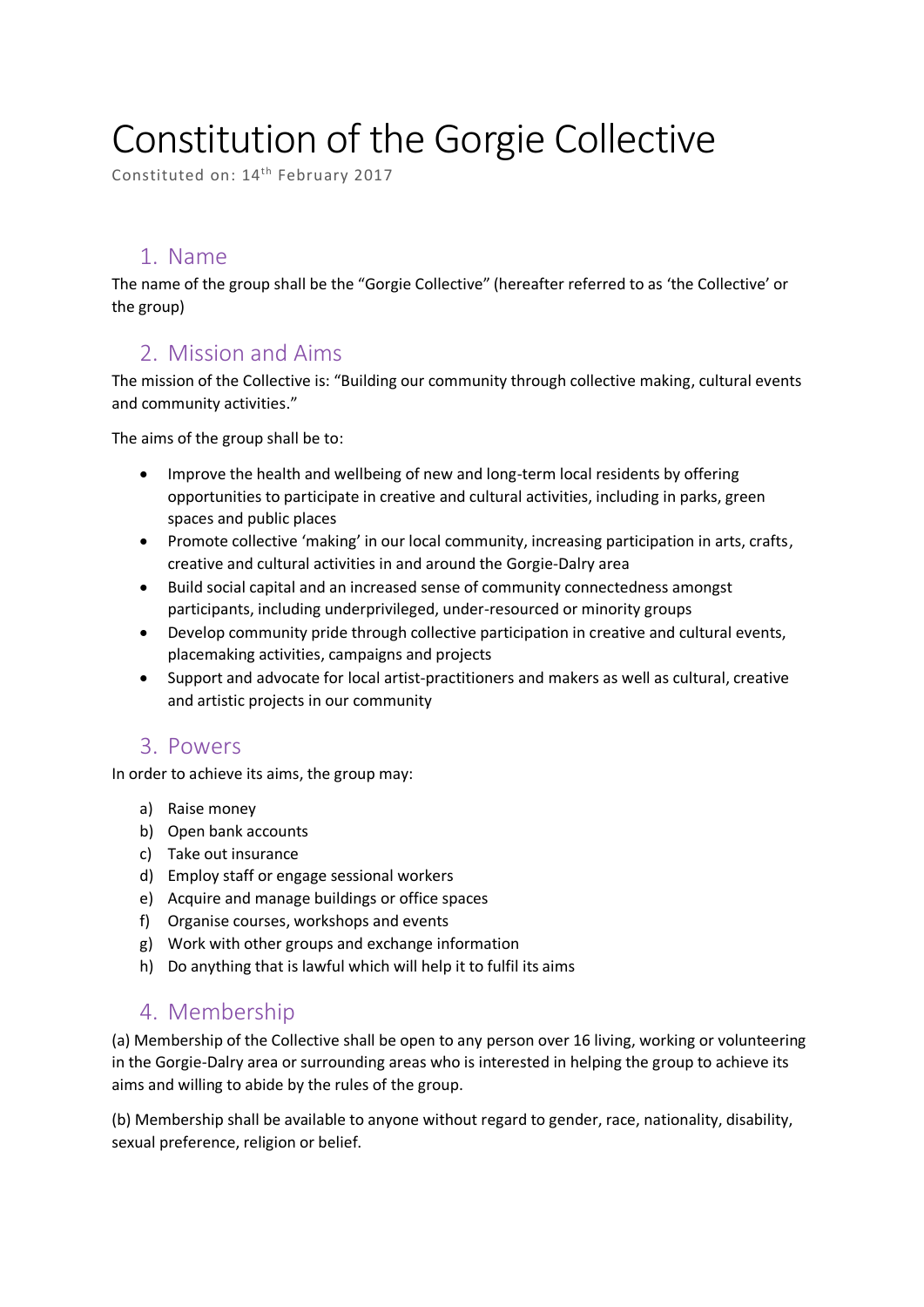(c) New members may join the group after attending at least three workshops/events and/or volunteering at a Gorgie Collective event.

(d) Every individual member shall have one vote at General Meetings.

(e) The membership of any member may be terminated for good reason by the Management Committee but the member has a right to be heard by the Management Committee before a final decision is made.

### 5. Management

(a) The Group shall be administered by a Management Committee of the Officers and not more than 2 other members elected at the Group`s Annual General Meeting (AGM).

(b) The Officers of the Management Committee shall be: the Chairperson, the Treasurer and the Secretary.

(c) The Management Committee shall meet at least twice per year.

(d) The Chairperson shall chair all meetings of the Group.

(e) The quorum for Management Committee meetings shall be 3 members.

(f) Voting at Management Committee meetings shall be by show of hands. If there is a tied vote, then the Chairperson shall have a second vote.

(g) The Management Committee may by a two-thirds majority vote and for a good and proper reason remove any Committee member, provided that person has the right to be heard before a final decision is made.

(h) The Management Committee may appoint another member of the Group as a Committee member to fill a vacancy provided the maximum number is not exceeded.

### 6. Duties of the Officers

#### a) The duties of the Chairperson are to:

- chair meetings of the Committee and the Group
- represent the Group at functions/meetings that the Group has been invited to

• act as spokesperson for the Group and deal with correspondence when necessary

#### b) The duties of the Secretary are to:

- agree the agenda for meetings of the Committee and the Group in consultation with the Chairperson
- note any actions from meetings
- maintain the membership list
- collect and circulate any relevant information within the Group

#### (c) The duties of the Treasurer are to:

- supervise the financial affairs of the Group
- keep proper accounts that show all monies collected and paid out by the Group